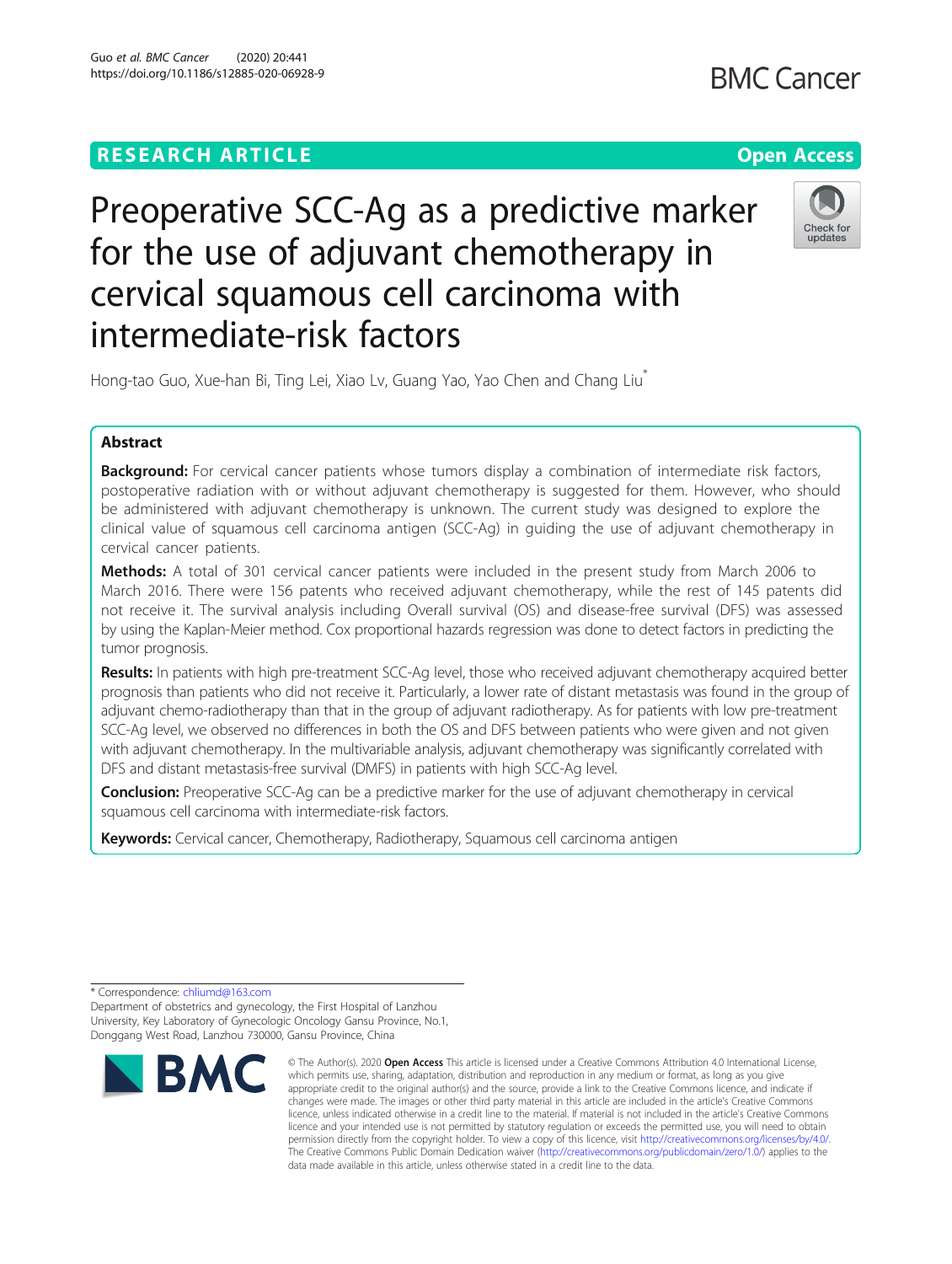# Background

As we know, cervical cancer is the one of the most common cancer in women worldwide [\[1](#page-6-0)]. The standard treatment for early-stage cervical cancer is surgery. However, adjuvant chemo-radiotherapy plays still an important role in the integrated therapy when some pathological findings are found after surgery. The common factors such as lymph node metastasis, parametrial involvement and positive surgical margin are known as "high-risk" factors and patients with any of these features are suggested to receive postoperative concurrent chemo-radiotherapy [[2\]](#page-6-0). But, for patients whose tumors present with a combination of intermediate risk factors such as large size, deep stromal invasion, and lymphovascular involvement, postoperative pelvic radiation is suggested for them with no mandatory need of adjuvant chemotherapy [\[3](#page-6-0)]. Thus, the problem is that who should be given with adjuvant chemotherapy is still unknown for the patients with two intermediate-risk factors. Moreover, there is also no consensus reached by physicians on this topic, leading to over or less treatment for some patients with intermediate-risk factors.

Squamous cell carcinoma antigen (SCC-Ag), which is produced through squamous formation of cervical squamous epithelium, is a biomarker routinely used in clinical practice [\[4](#page-7-0)]. Approximately 28 to 88% of cervical squamous cell carcinomas were with abnormal level of SCC-Ag level, which is very meaningful in cervical cancer patients [[5\]](#page-7-0). Many studies found that pre-treatment SCC-Ag level could predict disease progression after treatments [[6](#page-7-0)–[12](#page-7-0)]. Besides, SCC-Ag was also employed to evaluate the response to treatment [[13\]](#page-7-0). However whether preoperative SCC-Ag can be a predictive marker for the use of adjuvant chemotherapy in cervical squamous cell carcinoma is still unknown. In our present study, we tried to identify the clinical value of SCC-Ag in the administration of adjuvant chemotherapy in early stage cervical cancer with intermediate-risk factors. Our findings indicated that there was no need to administer adjuvant chemotherapy to patients with low preoperative SCC-Ag level. While, it was beneficial for patients with high SCC-Ag level to receive adjuvant chemotherapy. We just presented a novel use of SCC-Ag to be a marker for the effectiveness of adjuvant chemotherapy in the clinical practice. It could be one of the first articles on the use of preoperative SCC-Ag in guiding the administration of adjuvant chemotherapy in patients with cervical cancer since few researches have investigated the relationship between SCC-Ag level and the use of adjuvant chemotherapy in cervical cancer patients with intermediate-risk factors.

# **Methods**

# Ethics statement

This research was approved by the First Hospital of Lanzhou University, and written informed consent was obtained from every patient included in the study.

# Patients and procedures

We acquired our data from a database at First Hospital of Lanzhou University from March 2006 to March 2016. The selection criteria for the current study were as follows: (1) pathologically confirmed uterine cervical cancer with two intermediate-risk factors; (2) received surgery followed by adjuvant radiotherapy or adjuvant chemo-radiotherapy; (3) the function of liver and renal function is normal; (4) no concurrent cancer and (5) did not receive radiotherapy to the pelvis previously. Patients with any highrisk factors were excluded. After careful reviewing the patients' information, 301 patients met the inclusion criteria and were analyzed in the present study.

# Clinical evaluation

We performed the clinical staging with the help of physical examination, computed tomography or magnetic resonance imaging, and chest radiography. Besides, complete blood count and liver function test were also performed. Pre-treatment SCC-Ag levels were measured within 2 weeks before surgery. As for the method to measure serum SCC-Ag levels, we adopted sandwich enzyme linked immunosorbent assay (ELISA) technique by using ELISA Kit. In brief, 4-5 mL venous blood samples were collected form the patients and centrifuged. First, we prepared the ELISA plates which were coated with an antibody specific to SCC-Ag. Then, the standards and the samples were added to the ELISA plate wells. After incubation for 90 mins, a horseradish peroxidase-conjugated polyclonal antibody specific for SCC-Ag was added to each well to "sandwich" the SCC-Ag. Then, the plate was incubated for 30 mins and washed with wash buffer to remove components which were uncombined. Next, the substrate solution was added to each well, followed by a short period of incubation for 15 mins. The wells which contained SCC-Ag would present a color change. Finally, sulfuric acid solution was used to stop the enzyme-substrate reaction and we measured the color change by the method of spectrophotometry. The SCC-Ag concentration in each sample was estimated from the standard curve established based on the concentration of standards. All the patients included in our study were with elevated pre-treatment SCC-Ag levels (Range 2.21–45.57 ng/mL). (In our hospital, the normal level of SCC in healthy individuals is less than 2.00 ng/mL). The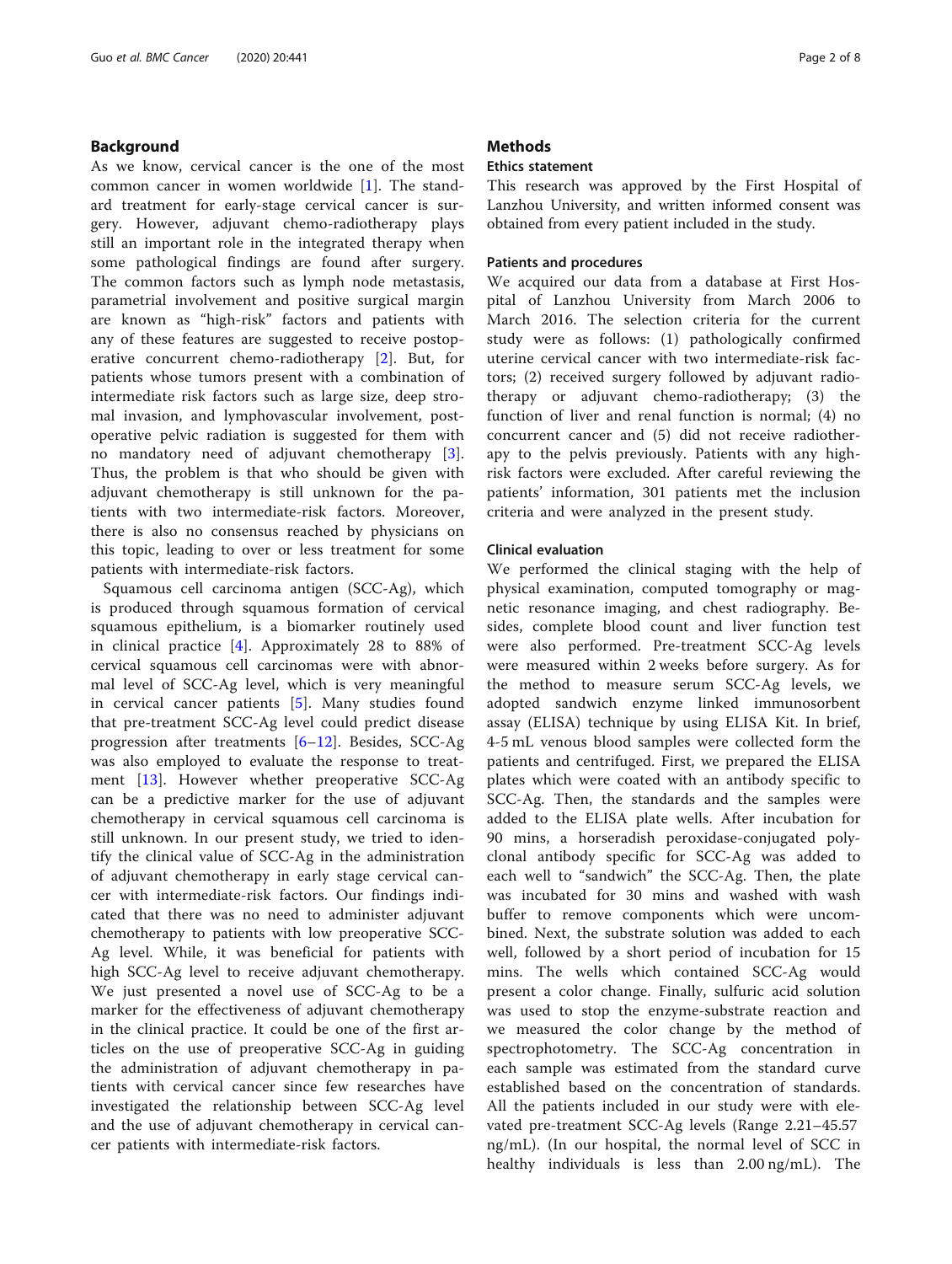<span id="page-2-0"></span>median level of SCC-Ag for the whole group of patients was 6.09 ng/mL. And we adopted the median level of SCC-Ag to divide all the patients into two groups: high squamous cell carcinoma level group (> 6.09 ng/mL) and low squamous cell carcinoma level group  $(\leq 6.09 \text{ ng/mL})$ . The tumor size of 4 cm was used as a cutoff value to differentiate tumor size and as a predictor of oncologic outcome according to the previously published researches [[14,](#page-7-0) [15\]](#page-7-0).

#### Chemotherapy

Part of the patients received adjuvant chemotherapy. The regimen usually contained 5-Fu  $(3-4)$   $g/m^2$ , civ96h) and cisplatin (70 mg/m<sup>2</sup>) and it was given to the patients every 3 weeks. Besides, other regimen including paclitaxel plus cisplatin was also used. And the details of this regimen are as follows: paclitaxel  $135 \text{ mg/m}^2$  and  $c$ isplatin 70 mg/m<sup>2</sup>. The median cycles of adjuvant chemotherapy were 3 (2–4). Usually, two cycles of adjuvant chemotherapy were concurrent with postoperative radiotherapy.

# Radiotherapy

Postoperative radiotherapy was scheduled for all the patients. The radiation dose for the whole pelvis was 45– 50 Gy/23-25F. Radiotherapy was performed for 5 days per week with a total treatment duration of 5–6 weeks. In making the plan of radiotherapy, the clinical target volume (CTV) should encompass the tumor bed and the associated pelvic lymphatic drainage area such as common iliac lymph nodes, internal and external iliac lymph nodes, as well as the sacral lymph nodes. The supravaginal portion should also be included in the CTV. The bottom of L4 was defined as superior border of the CTV. While, the lower margin of the obturator was regarded as the inferior border of CTV. The anterior and posterior borders of CTV were the posterior wall of urinary bladder and anterior margin of the sacrum, respectively.

# Follow-up evaluation

The follow up policy was as following: for the first 2 years, patients should be evaluated every 3 months. After 2 years, patients can be followed up every 6 months. When the total follows up time exceeds 5 years, patients were recommended to receive medical examination annually. The evaluation usually included blood related tests such as blood cell counts, SCC-Ag et al. Patients also took the examinations of computed tomography or magnetic resonance imaging of the abdomen and pelvis every 6 months. Besides, chest radiography was also suggested for them during each visit. The DFS and OS in the present study were defined from the date of diagnosis to the date of

|                 | <b>Table 1</b> Patient Demographics and Baseline Tumor |  |  |
|-----------------|--------------------------------------------------------|--|--|
| Characteristics |                                                        |  |  |

| Variable             | Adjuvant chemo-<br>radiotherapy ( $n = 156$ ) | Adjuvant<br>radiotherapy $(n =$<br>145) | $\overline{p}$<br>value |
|----------------------|-----------------------------------------------|-----------------------------------------|-------------------------|
| Age, year            |                                               |                                         | 0.046                   |
| median               | 60                                            | 63                                      |                         |
| Stage                |                                               |                                         | 0.752                   |
| IA <sub>2</sub>      | $\overline{4}$                                | 5                                       |                         |
| IB1                  | 88                                            | 82                                      |                         |
| IB <sub>2</sub>      | 11                                            | 13                                      |                         |
| IIA1                 | 36                                            | 35                                      |                         |
| IIA <sub>2</sub>     | 17                                            | 10                                      |                         |
| LVSI                 |                                               |                                         | 0.562                   |
| yes                  | 66                                            | 67                                      |                         |
| no                   | 90                                            | 78                                      |                         |
| <b>DSI</b>           |                                               |                                         | 1.000                   |
| yes                  | 132                                           | 122                                     |                         |
| no                   | 24                                            | 23                                      |                         |
| Tumor size           |                                               |                                         | 0.526                   |
| $\geq 4$             | 114                                           | 101                                     |                         |
| < 4                  | 42                                            | 44                                      |                         |
| Risk group           |                                               |                                         | 0.787                   |
| large<br>Tumor+DSI   | 90                                            | 78                                      |                         |
| large<br>Tumor+LVSI  | 24                                            | 23                                      |                         |
| $DSI + LVSI$         | 42                                            | 44                                      |                         |
| Follow up,<br>months |                                               |                                         | 0.932                   |
| median               | 56.9                                          | 56.6                                    |                         |

Abbreviation: DSI deep stromal invasion, LVSI lymph-vascular space invasion, SCC squamous cell carcinoma

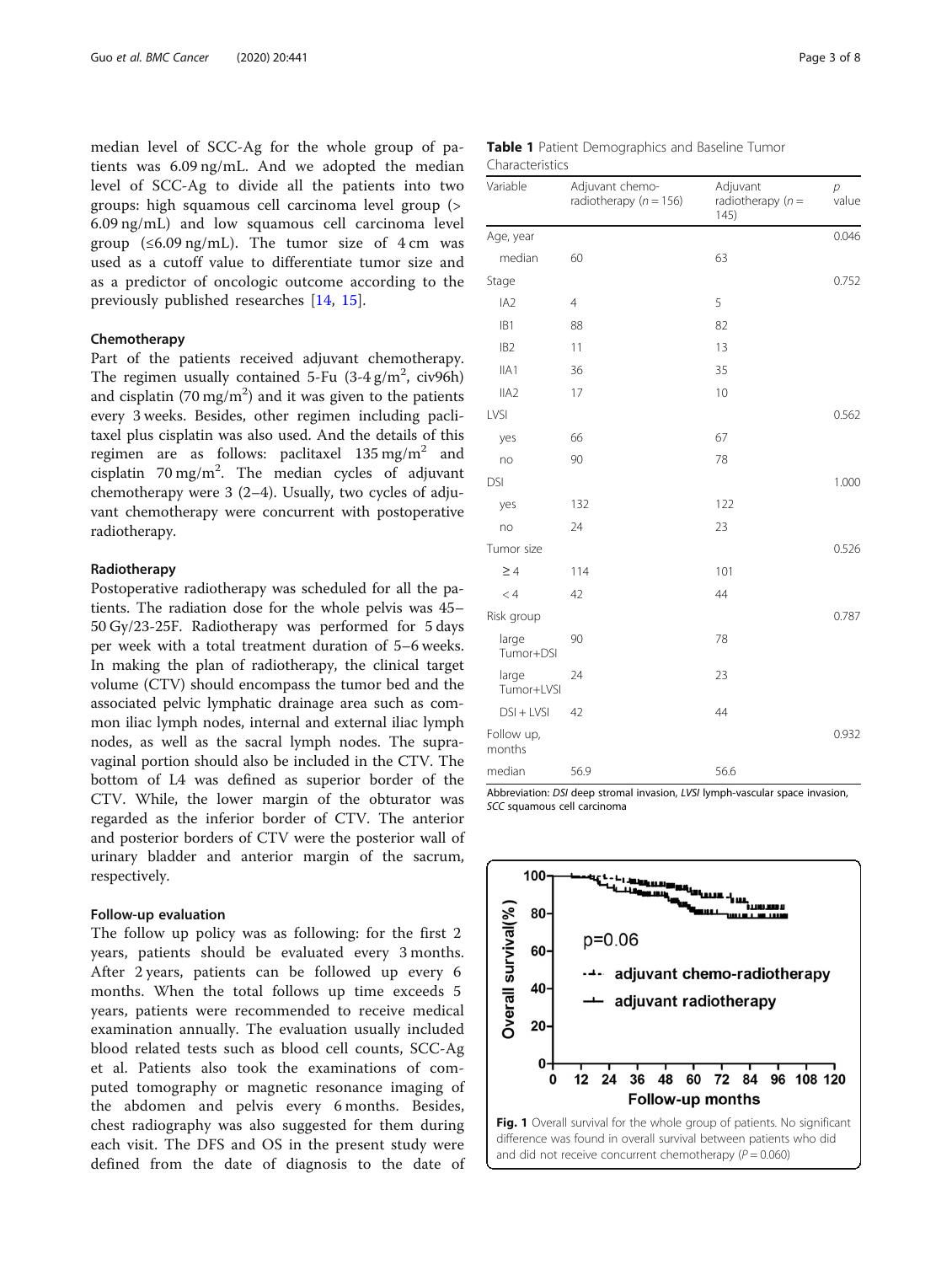| Group      | Adjuvant chemo-radiotherapy ( $n = 156$ ) |        |        | Adjuvant radiotherapy ( $n = 145$ ) |       |  |
|------------|-------------------------------------------|--------|--------|-------------------------------------|-------|--|
|            | 3-vear                                    | 5-vear | 3-vear | 5-vear                              | value |  |
| <b>OS</b>  | 96.15%                                    | 90.29% | 91.02% | 81.29%                              | 0.060 |  |
| <b>DFS</b> | 91.59%                                    | 86.11% | 80.67% | 74.89%                              | 0.004 |  |

<span id="page-3-0"></span>Table 2 Survival for the Whole Group Patients

Abbreviations: OS overall survival, DFS disease-free survival

#: calculated by Kaplan–Meier method

recurrence and to the date of death, respectively. While, for patients who showed no death or recurrence, the date of last follow-up was defined as OS and DFS.

# Statistical analysis

The statistical analyses were done by using SPSS software, version 20.0. Categorical variables were analyzed using the chi-square test or Fisher's exact test. Continuous variables were analyzed using the Student's t test or the Mann–Whitney U test. The comparisons of diseasefree survival and overall survival rates between different group were performed by using Kaplan–Meier method. Multivariate analysis of disease-free survival, local recurrence-free survival and distant metastasis-free survival was analyzed using Cox proportional hazards regression.  $P < 0.05$  was considered to be statistically significant.

# **Results**

# Clinical characteristics

In all, we enrolled 301 cervical cancer patients who were with two intermediate risk factors. Among them, 156 patents received adjuvant chemo-radiotherapy, while the rest of 145 patents received adjuvant radiotherapy alone. Compared to patients who received adjuvant radiotherapy alone, those who received chemoradiotherapy presented no difference in clinical tumor stage, tumor size, lympho-vascular involvement, deep stromal invasion and follow-up. However, patients who did receive adjuvant concurrent chemotherapy tend to be younger than those who did not (Table [1\)](#page-2-0).

# Survival analysis for the whole group

During the follow up, for the whole group, there were 40 patients who died. The 5-year overall survival in the adjuvant chemo-radiotherapy and adjuvant radiotherapy groups were 90.29 and 81.29%, respectively (Fig. [1](#page-2-0), Table 2). No significant difference was showed in overall survival between the two groups Fifty-six patients suffered recurrence, of them, local recurrence was found in 13 patients, distant metastasis was showed in 28 patients and 15 patients were with both local and distant recurrences. The common metastatic sites were liver, lung, bone and lymph nodes. Compared to patients who did not received adjuvant chemotherapy, those who did acquired better disease-free survival (86.11% vs 74.89%,  $p = 0.004$ ) (Fig. 2, Table 2).



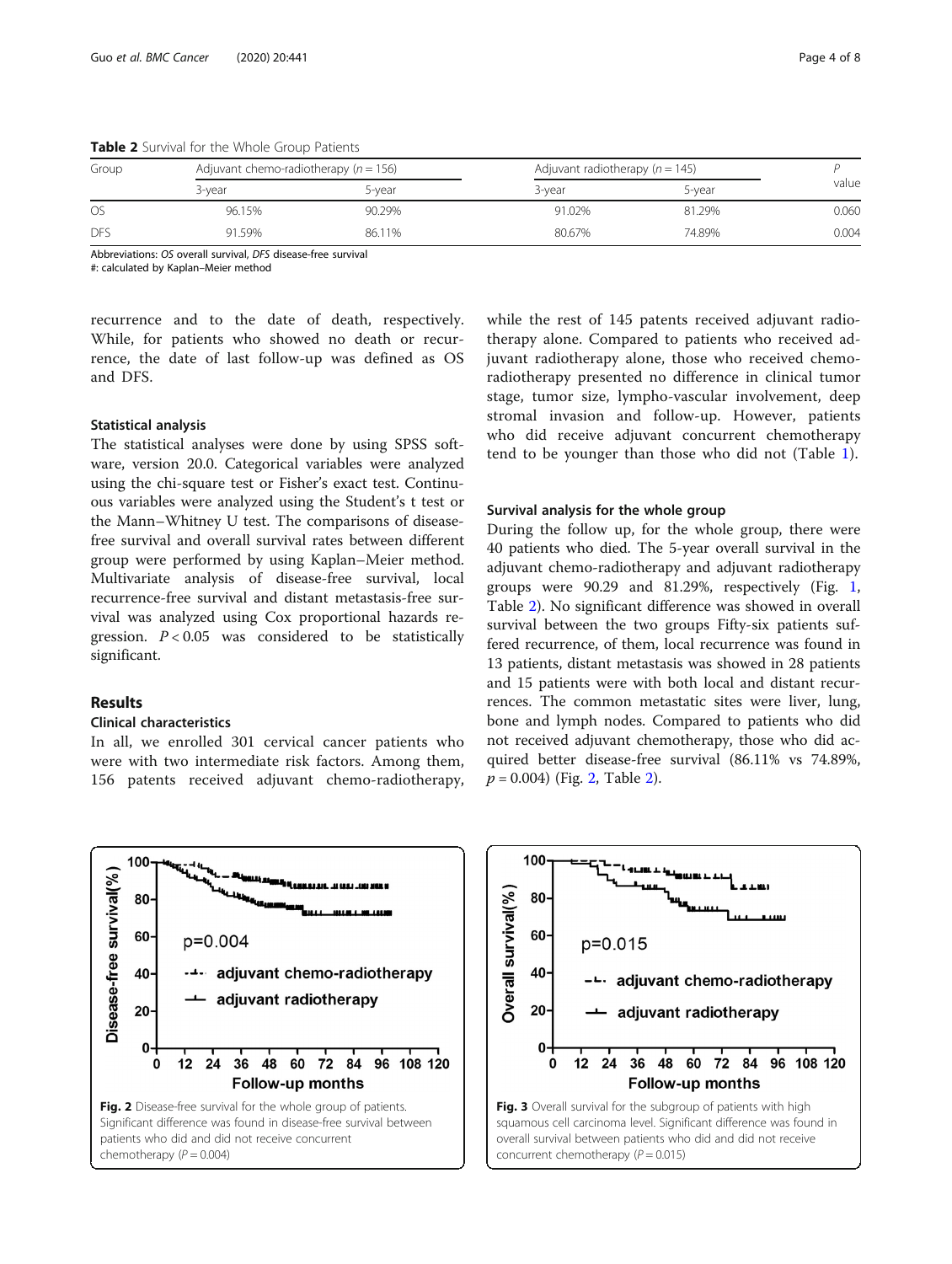

# Survival analysis for patients with high squamous cell carcinoma level

For patients with high SCC-Ag level, there were 25 cases who died and there were 33 patients who developed recurrence. Nine patients were with local recurrence alone and 13 patients suffered from only distant metastasis. Additionally, 11 patients presented with both local and distant metastasis. Patients in the adjuvant chemo-radiotherapy group acquired better 5 year OS  $(90.72\% \text{ vs } 73.41\%, p = 0.015)$  and DFS (86.03% vs 69.40%,  $p = 0.007$ ) than those in the adjuvant radiotherapy group (Figs. [3](#page-3-0) and 4, Table 3). We also analyze the recurrence pattern, with result showing that there was no difference in local recurrence between groups with radiotherapy and chemradiotherapy. However, distant metastasis was significantly higher in the radiotherapy group than that in the chemo-radiotherapy group ( $p = 0.002$ ) (Table [4](#page-5-0)).

# Survival analysis for patients with low squamous cell carcinoma level

For patients with low SCC-Ag level, 23 patients recurred with 15 patents dying of tumor recurrence. Four patients recurred only locally, 15 patients had only distant metastasis and 4 patients developed both local and distant recurrences. The 5-year OS in the adjuvant chemo-radiotherapy and adjuvant radiotherapy groups was 90.65 and 88.74%, respectively (Fig. [5](#page-5-0), Table [5\)](#page-5-0). The 5-year DFS in these two groups was 86.62 and 79.63%, respectively (Fig. [6](#page-5-0), Table [5\)](#page-5-0). No significant differences were found in both OS ( $p =$ 0.097) and DFS ( $p = 0.253$ ). Further analysis of recurrence pattern results just showed that there were no differences in both the local and distant failure between patients did and did not receive adjuvant chemotherapy (Table [6](#page-6-0)).

# Clinical predictors for disease-free survival, local recurrence-free survival and distant metastasis-free survival for patients with high squamous cell carcinoma level

For patients with high SCC-Ag level, results showed that tumor size and adjuvant chemotherapy were independent predictors of DFS and DMFS. Besides, adjuvant chemotherapy was found to be the unique factor significantly associated with DMFS, indicating that patients who received adjuvant chemotherapy suffered less distant failure than those who did not (Table [7](#page-6-0)).

# **Discussion**

Our current study demonstrated that, for patients with intermediate-risk factors, those who received adjuvant chemotherapy acquired better DFS than those who did not, although no significant differences was found in OS. Based on the pre-treatment SCC-Ag level, we further performed subgroup analysis with results showing that adjuvant chemotherapy was clinically meaningful only in patients with elevated SCC-Ag level by improving both the DFS and OS. However, in patients with low SCC-Ag level, adjuvant concurrent chemotherapy seemed to contribute little in improving the survival in this subgroup. Additional multivariable analysis further confirmed that adjuvant concurrent chemotherapy was independent prognostic factor for DFS, local recurrence-free survival and DMFS in cervical cancer patients with elevated SCC-Ag level.

In the present study, we found that preoperative SCC-Ag could act as a predictive marker for the use

Table 3 Survival for the Patients with high SCC level

| Group      | Adjuvant chemo-radiotherapy ( $n = 84$ ) |        |        | Adjuvant radiotherapy $(n = 67)$ |       |  |
|------------|------------------------------------------|--------|--------|----------------------------------|-------|--|
|            | 3-vear                                   | 5-year | 3-year | 5-year                           | value |  |
| <b>OS</b>  | 94.05%                                   | 90.72% | 86.57% | 73.41%                           | 0.015 |  |
| <b>DFS</b> | 89.16%                                   | 86.03% | 77.61% | 69.40%                           | 0.007 |  |

Abbreviations: OS overall survival, DFS disease-free survival #: calculated by Kaplan–Meier method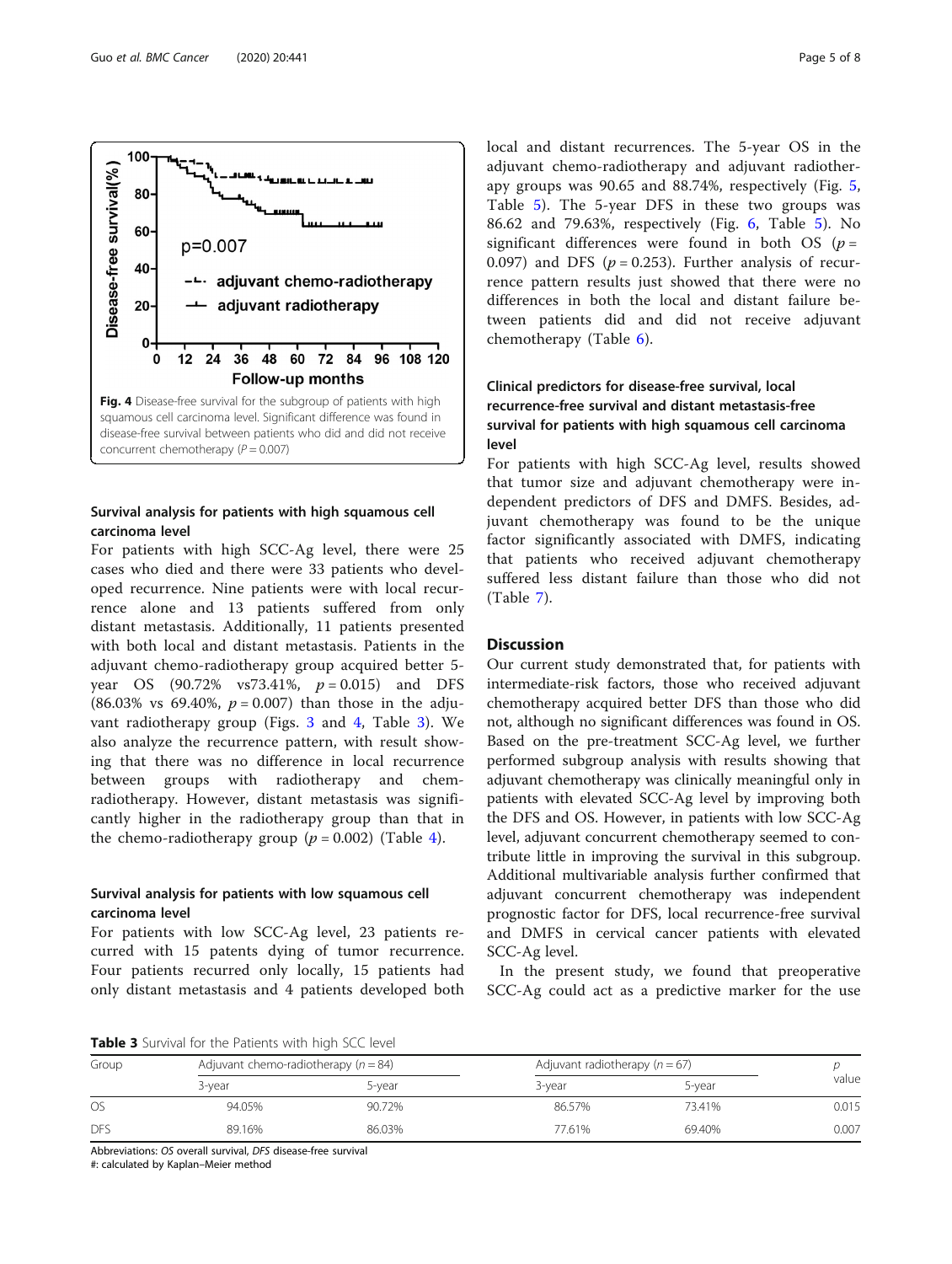<span id="page-5-0"></span>Table 4 Recurrence Patterns for Patients with high SCC level

|                | Group Adjuvant chemo-<br>radiotherapy $(n = 84)$ |            | $(n = 67)$ | Adjuvant radiotherapy |       |
|----------------|--------------------------------------------------|------------|------------|-----------------------|-------|
|                | 3-year                                           | 5-year     | 3-year     | 5-year                |       |
| $\overline{R}$ | $5(6.0\%)$                                       | 7(8.3%)    | 8 (11.9%)  | 10 (14.9%)            | 0.069 |
| <b>SM</b>      | $5(6.0\%)$                                       | $6(7.1\%)$ | 11 (16.4%) | 18 (26.9%)            | 0.002 |

Table 5 Survival for the Patients with low SCC level

|     | $(n = 72)$ | Group Adjuvant chemo-radiotherapy | Adjuvant radiotherapy<br>$(n = 78)$ |        | D<br>value |
|-----|------------|-----------------------------------|-------------------------------------|--------|------------|
|     | 3-year     | 5-year                            | 3-year                              | 5-year |            |
| OS  | 98.61%     | 90.65%                            | 94 84%                              | 8874%  | 0.791      |
| DES | 9436%      | 86.62%                            | 83 27%                              | 7963%  | 0.146      |

Abbreviations: LR local recurrence, SM systemic metastases

#: calculated by Kaplan–Meier method

Abbreviations: OS overall survival, DFS disease-free survival #: calculated by Kaplan–Meier method

of adjuvant chemotherapy in cervical squamous cell carcinoma with intermediate-risk factors. Besides, increased pretreatment SCC-Ag levels was also a strong predictor of poor survival in cervical cancer patients and it has been widely used to predict the tumor recurrence after treatment [[10](#page-7-0), [16](#page-7-0), [17\]](#page-7-0). In the study of Huang, et al., 188 patients with squamous cell carcinoma of the uterine cervix were retrospectively analyzed, with results showing that both SCC-Ag levels≥40 ng/mL ( $p < 0.001$ ) and SCC-Ag levels of 10– 40 ng/mL ( $p < 0.001$ ) were significant factors for paraaortic lymph node recurrence. And the corresponding 5-year para-aortic lymph node recurrence rates were 84.8, and 27.5%, respectively, which just indicated that higher level of SCC-Ag caused higher rate of paraaortic lymph node recurrence [[6\]](#page-7-0). In another study performed by Liu et al., one hundred ninety-seven cervical cancer patients who had received curative treatment with FIGO stage IB1 were included. Their data revealed that, among squamous cell carcinoma histology, patients with an Hb level less than 12 g/dl and a SCC-Ag level more than 3 ng/mL had worse oncologic outcomes [[8\]](#page-7-0). Besides, some studies showed that elevated levels of SCC-Ag were significantly associated with lymph node metastasis, which was a major

risk factor of impaired survival in cervical cancer patients [\[18](#page-7-0)]. But, the reported cut-off values of SCC-Ag level in predicting lymph node metastasis differed among the studies [[19](#page-7-0)–[21](#page-7-0)].

For patients with intermediate-risk factors who received adjuvant postoperative radiotherapy, the main treatment failure was distant metastasis [[22](#page-7-0)]. This may be the possible reason of that adjuvant radiotherapy could only decrease local-regional recurrence, but failed to improve OS [\[23](#page-7-0)]. Adjuvant chemotherapy could decrease the rate of distant metastasis, thus the addition of chemotherapy to the treatment may be reasonable for cervical cancer patients after surgery. And it has been reported that adjuvant chemotherapy was effective in early stage cervical cancer with surgically confirmed intermediate risk factors [\[24](#page-7-0)]. However, few studies has directly compared the efficacy between adjuvant chemoradiotherapy and adjuvant radiotherapy in cervical cancer with intermediate risk factors. We found that SCC-Ag can be used to guide the adjuvant concurrent chemotherapy. In details, for patients with high pretreatment SCC-Ag level, adjuvant therapy should be administered to them due to the improvement in survival. While, in patients with low SCC-Ag level, adjuvant chemotherapy failed to improve the oncologic outcome.



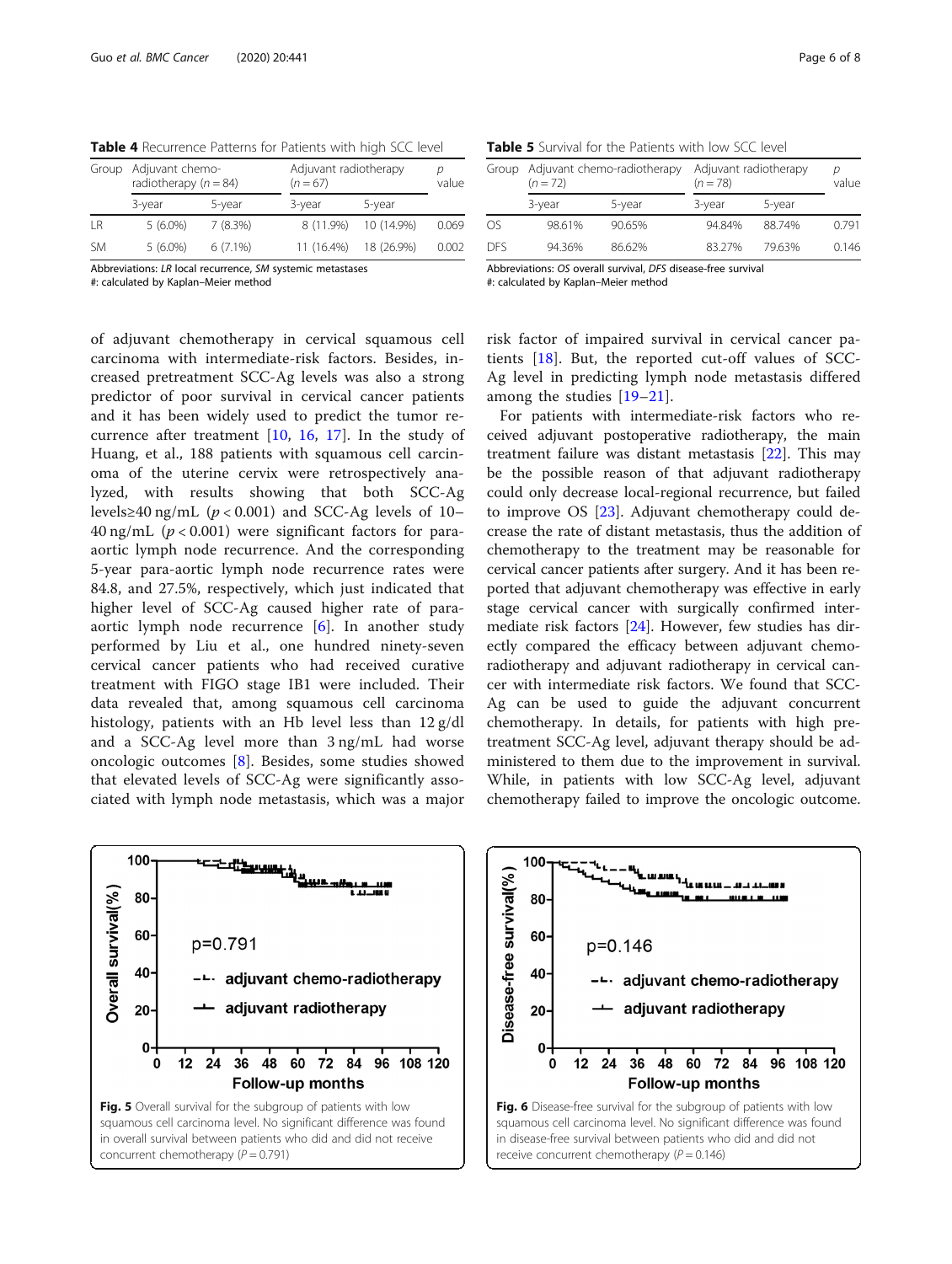<span id="page-6-0"></span>Table 6 Recurrence Patterns for Patients with low SCC level

| Adjuvant chemo-<br>Group<br>radiotherapy $(n = 72)$ |            |             | Adjuvant Radiotherapy<br>$(n = 78)$ |              | D<br>value |
|-----------------------------------------------------|------------|-------------|-------------------------------------|--------------|------------|
|                                                     | 3-year     | 5-year      | 3-year                              | 5-year       |            |
| IR.                                                 | $1(1.4\%)$ | $3(4.2\%)$  | 2(2.6%)                             | $5(6.4\%)$   | 0.612      |
| <b>SM</b>                                           | $3(4.2\%)$ | $8(11.1\%)$ | 10 (12.8%)                          | $11(14.1\%)$ | 0.515      |

Abbreviations: LR local recurrence, SM systemic metastases

#: calculated by Kaplan–Meier method

As we know, this new finding was the first to be reported and we suggested a novel clinical use of squamous cell carcinoma antigen. Besides, we also found that tumor size and deep stromal invasion were independent predictors of DFS and DMFS, which was in consistent with other study [[25\]](#page-7-0). Our multivariate analysis showed that adjuvant chemotherapy was significantly associated with DMFS, indicating that patients who received adjuvant chemotherapy suffered less distant failure than those who did not. Based on the related discussion above, the possible explanation for our new finding were as follows: 1. high pre-treatment SCC-Ag level predicted high rates of recurrence and adjuvant chemotherapy was effective in cervical cancer patients with intermediaterisk factors; 2. Due to the poor survival in patients with high SCC-Ag level, adjuvant chemotherapy could significantly improve the oncologic outcome. However, in patients with low SCC-Ag level, the survival improvement brought by adjuvant chemotherapy may be little and not clinically significant because of the relatively favorable oncologic outcome in these patients who undergone adjuvant radiotherapy alone.

Some limitations were with our study. First, the selection bias could not be avoided because of the retrospective design of our study. But we found that most of the clinical variables were balanced between patients who

Table 7 Multivariate Analyses of DFS, LRFS, and DMFS for Patients with high SCC level

| Variable                               | <b>DFS</b>                    |            | <b>LRFS</b>                   |            | <b>DMFS</b>                   |            |
|----------------------------------------|-------------------------------|------------|-------------------------------|------------|-------------------------------|------------|
|                                        | <b>HR</b><br>$(95\%CI)$       | p<br>value | <b>HR</b><br>$(95\%CI)$       | D<br>value | ΗR<br>$(95\%CI)$              | D<br>value |
| Adjuvant<br>chemotherapy<br>Yes vs no  | 0.456<br>$(0.217 -$<br>0.957  | 0.038      | 0.538<br>$(0.207 -$<br>1.401) | 0.204      | 0.282<br>$(0.111 -$<br>0.721) | 0.008      |
| Tumor size<br>$\geq$ 4 cm vs < 4<br>cm | 2.988<br>$(1.278 -$<br>6.984) | 0.012      | 3.213<br>$(1.426 -$<br>7.335  | 0.007      | 1.731<br>$(0.701 -$<br>4.276) | 0.234      |
| <b>DSI</b><br>Yes vs no                | 2.083<br>$(0.988 -$<br>4.391) | 0.054      | 2.886<br>$(1.012 -$<br>8.235  | 0.048      | 1.410<br>$(0.603 -$<br>3.296) | 0.428      |
| LVSI<br>No vs yes                      | 0.645<br>$(0.319 -$<br>1.302) | 0.221      | 0.610<br>$(0.241 -$<br>1.541) | 0.296      | 0.658<br>$(0.288 -$<br>1.501) | 0.319      |

Abbreviations: DFS disease-free survival, LRFS local recurrence-free survival, DMFS distant metastasis-free survival, DSI deep stromal invasion, LVSI lymphvascular space invasion, SCC squamous cell carcinoma;

did and did not have an elevated squamous cell carcinoma level. Secondly, the sample size in our work is relatively small. One of the reasons was that we only selected the patients with intermediate-risk factors, not including those with high-risk or no-risk factors. Besides, we chose the median pre-treatment level of SCC-Ag to divide all the patients into two group, which was based on the method adopted in other studies [[26,](#page-7-0) [27\]](#page-7-0).

# Conclusions

In conclusion, pre-treatment SCC-Ag can be a predictive marker for the use of adjuvant chemotherapy in cervical squamous cell carcinoma with intermediate-risk factors. Only those patients with high SCC-Ag can benefit from adjuvant chemotherapy. However, further larger-scale cohort studies are still warranted to prove this finding.

#### Abbreviations

SCC-Ag: Squamous cell carcinoma antigen; DFS: Disease-free survival; OS: Overall survival; ELISA: Enzyme linked immunosorbent assay; CI: Confidence interval; HR: Hazard ratio; DMFS: Distant metastasis-free survival; LRFS: Local recurrence-free survival; CTV: Clinical target volume

#### Acknowledgements

None.

## Authors' contributions

GHT conceived the study and wrote the manuscript. LX, LT and YG modified the figures. BXH and CY performed the statistical analysis. LC and GHT supervised and helped study design and participated in its design and final approval of the version to be published. All authors read and approved the final manuscript.

#### Funding

No funding.

# Availability of data and materials

The datasets used and/or analyzed during the current study are available from the corresponding author on reasonable request.

#### Ethics approval and consent to participate

This research was approved by the First Hospital of Lanzhou University, and written informed consent was obtained from every patient included in the study.

#### Consent for publication

Not applicable.

#### Competing interests

The authors have no potential conflicts of interest to disclose.

#### Received: 14 December 2019 Accepted: 4 May 2020 Published online: 19 May 2020

#### References

- 1. Torre LA, Siegel RL, Ward EM, Jemal A. Global cancer incidence and mortality rates and trends--an update. Cancer Epidemiol Biomark Prev. 2016; 25:16–27.
- 2. Peters WA 3rd, Liu PY, Barrett RJ 2nd, Stock RJ, Monk BJ, Berek JS. Concurrent chemotherapy and pelvic radiation therapy compared with pelvic radiation therapy alone as adjuvant therapy after radical surgery in high-risk early-stage cancer of the cervix. J Clin Oncol. 2000;18(8):1606–13.
- 3. Rotman M, Sedlis A, Piedmonte MR. A phase III randomized trial of postoperative pelvic irradiation in stage IB cervical carcinoma with poor prognostic features: follow-up of a gynecologic oncology group study. Int J Radiat Oncol Biol Phys. 2006;65(1):169–76.